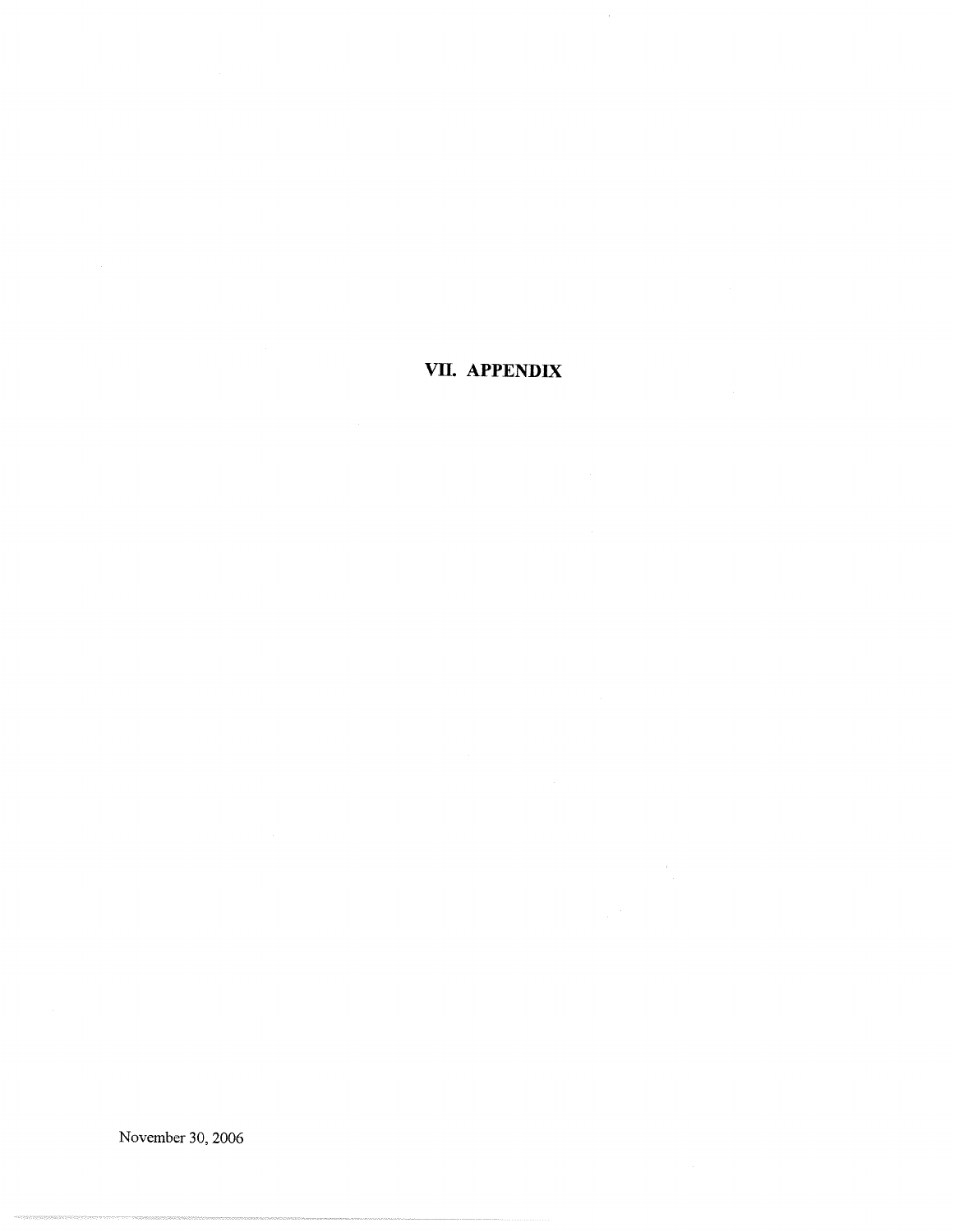A. State Procurement Office Procurement Flowcharts and Procedures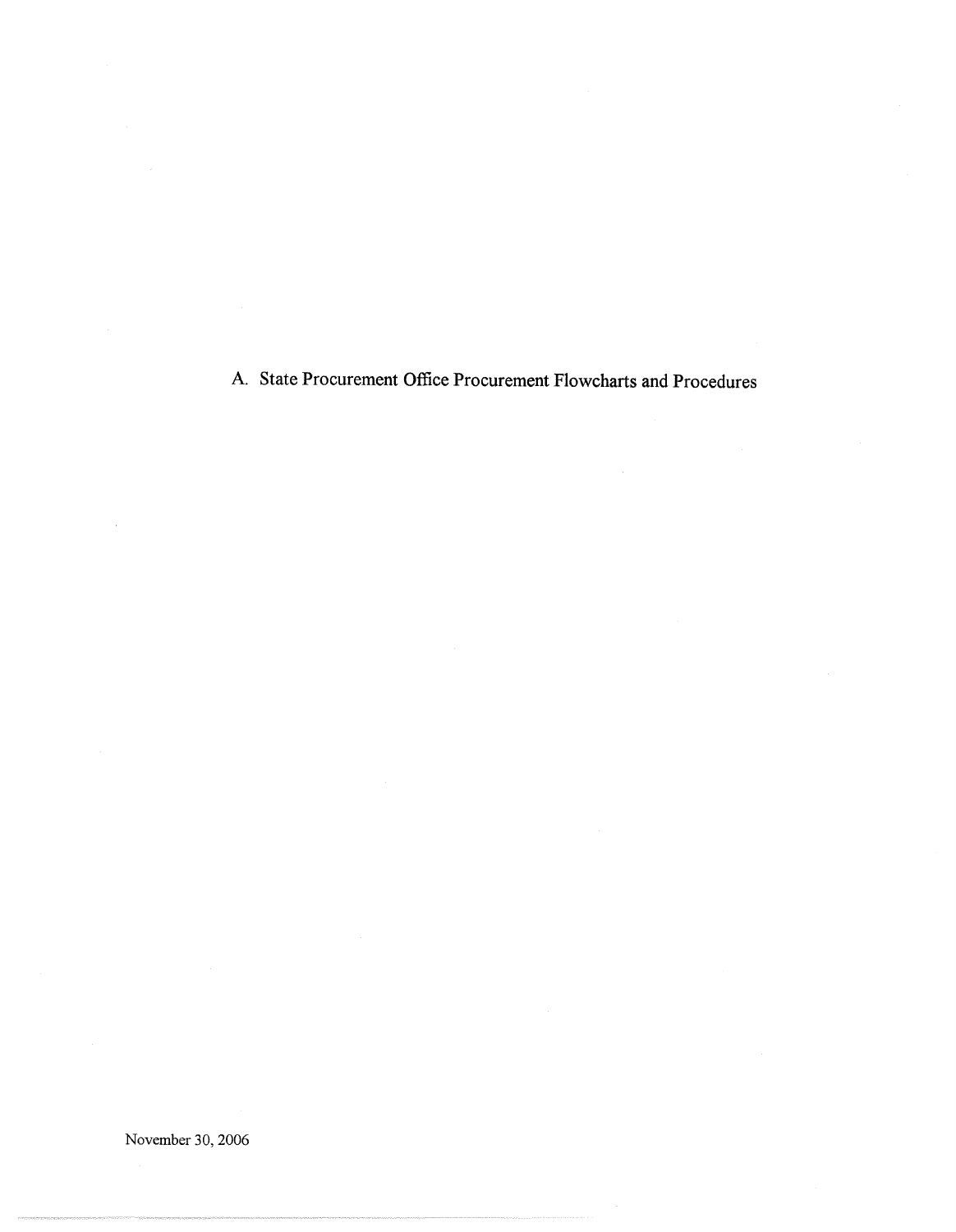## Summary of Chapter 103D, HRS

<http://www.spo.hawaii.gov/hawaii-public-procurement-code-chapter-103d-hrs/summarychapter103d.pdf/>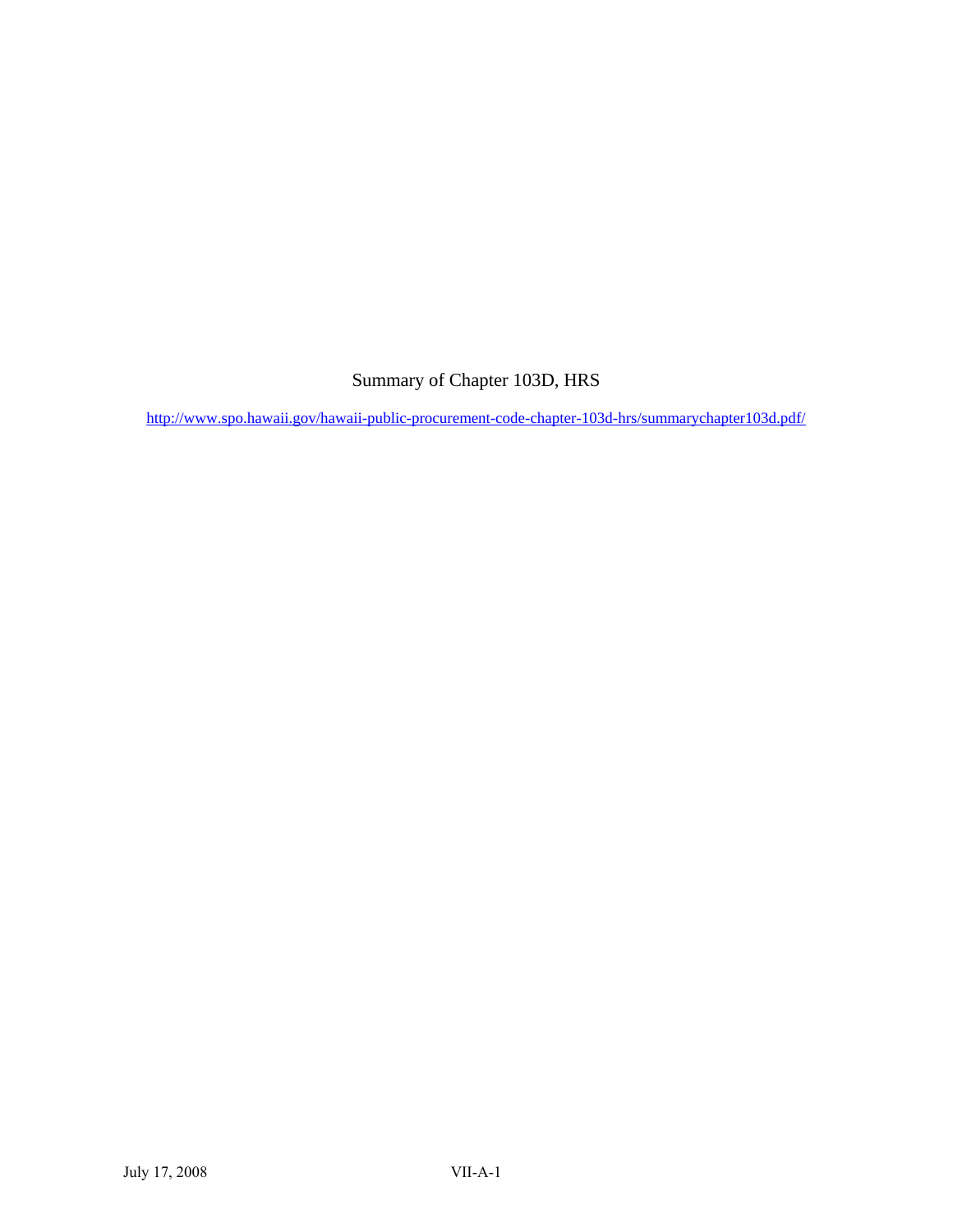Procurement of Goods, Services, and Construction – Flowchart and Procedures <http://www.spo.hawaii.gov/hawaii-public-procurement-code-chapter-103d-hrs/eightsteps.pdf/>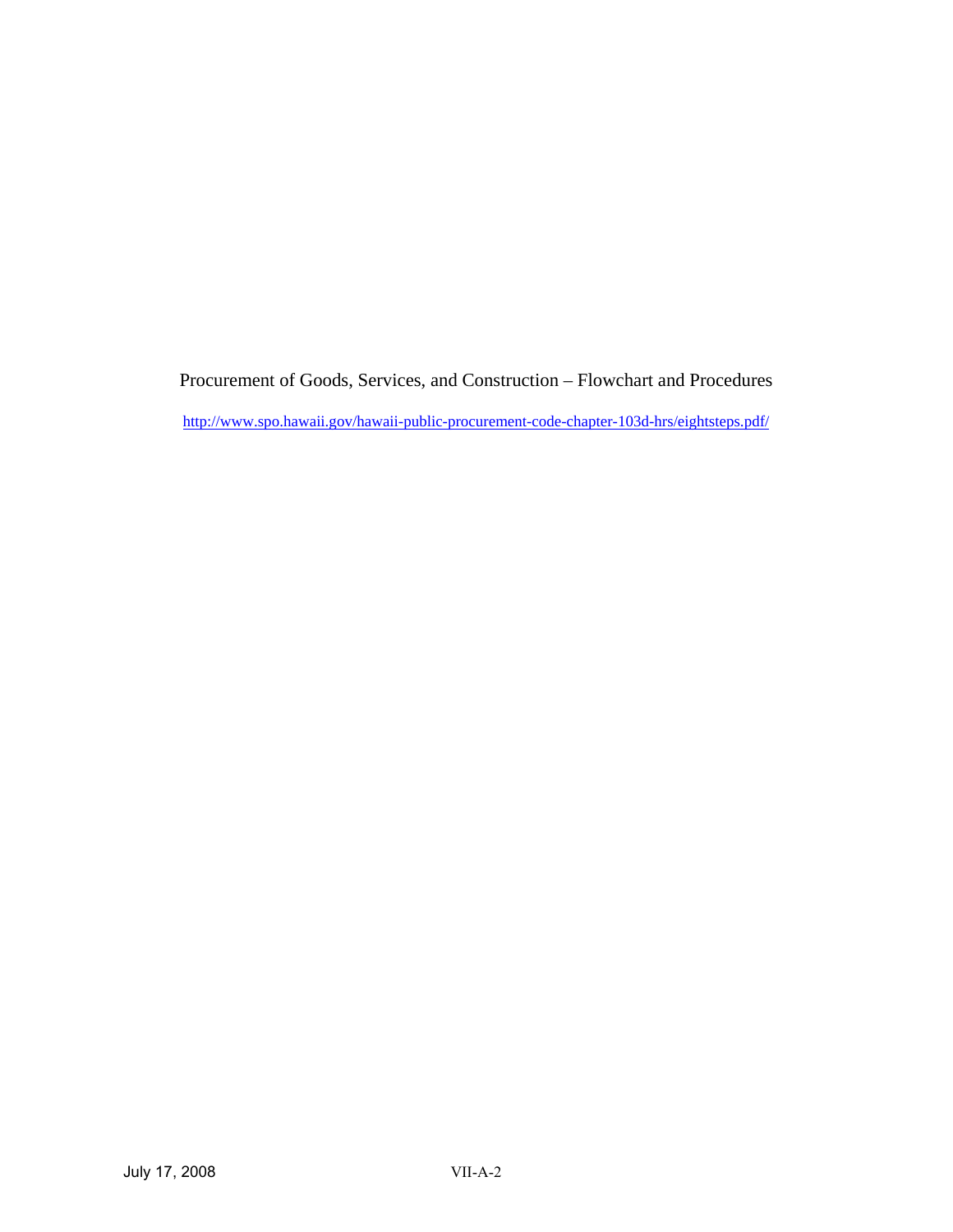Exemptions from Chapter 103D, HRS – Flowchart Small Purchase – Flowchart Sole Source Procurement – Flowchart Emergency Procurement – Flowchart Formal Offer Process, IFB and RFP – Flowchart Professional Services – Flowchart and Procedures

<http://www.spo.hawaii.gov/hawaii-public-procurement-code-chapter-103d-hrs/flowcharts.pdf/>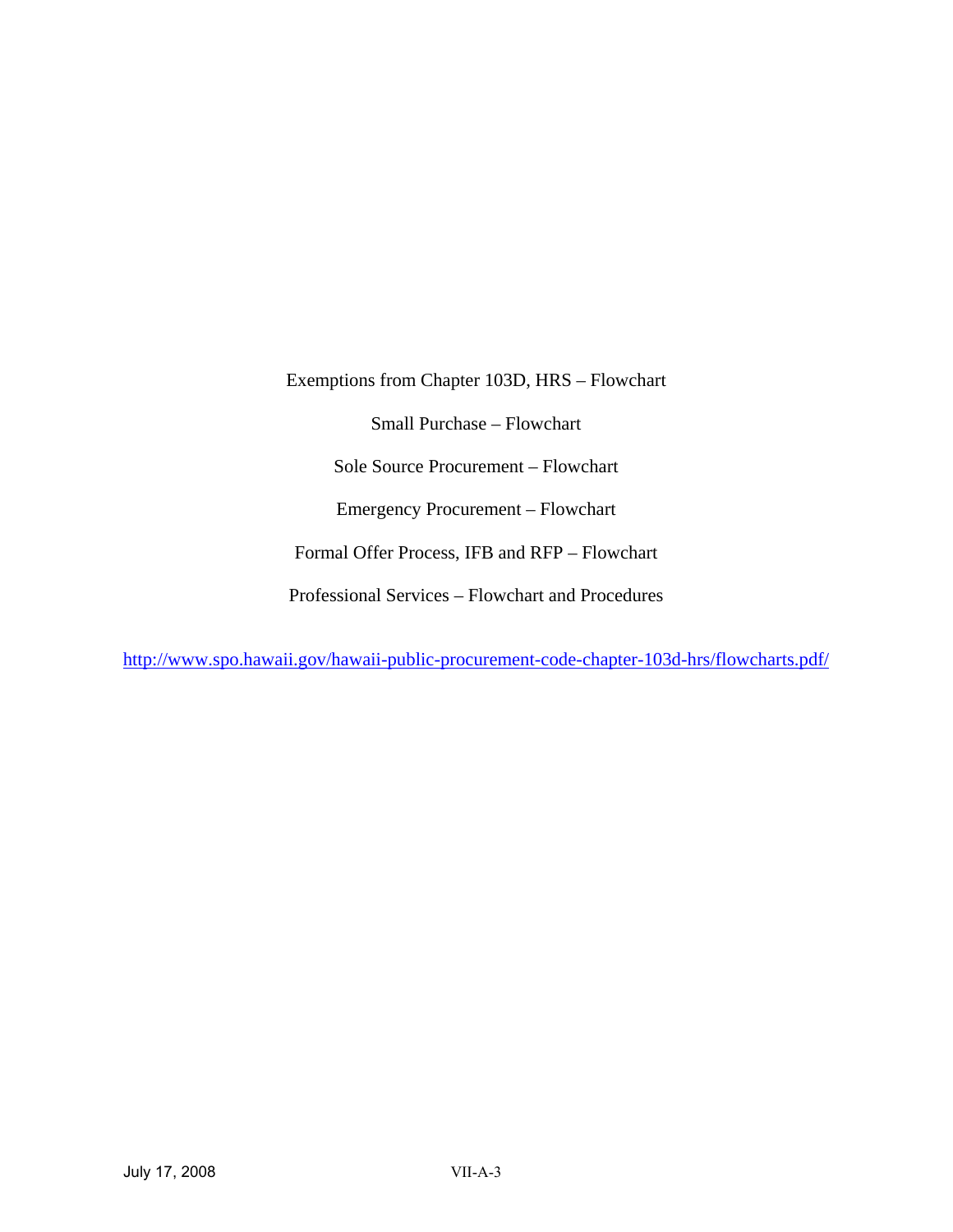Notice of and Request for Exemption from Chapter 103D, HRS (Form SPO-07)

[http://www4.hawaii.gov/StateFormsFiles/spo07%2Dexemption%2004%2D28%2D2008%20prot](http://www4.hawaii.gov/StateFormsFiles/spo07%2Dexemption%2004%2D28%2D2008%20protected%2Edoc) [ected%2Edoc](http://www4.hawaii.gov/StateFormsFiles/spo07%2Dexemption%2004%2D28%2D2008%20protected%2Edoc)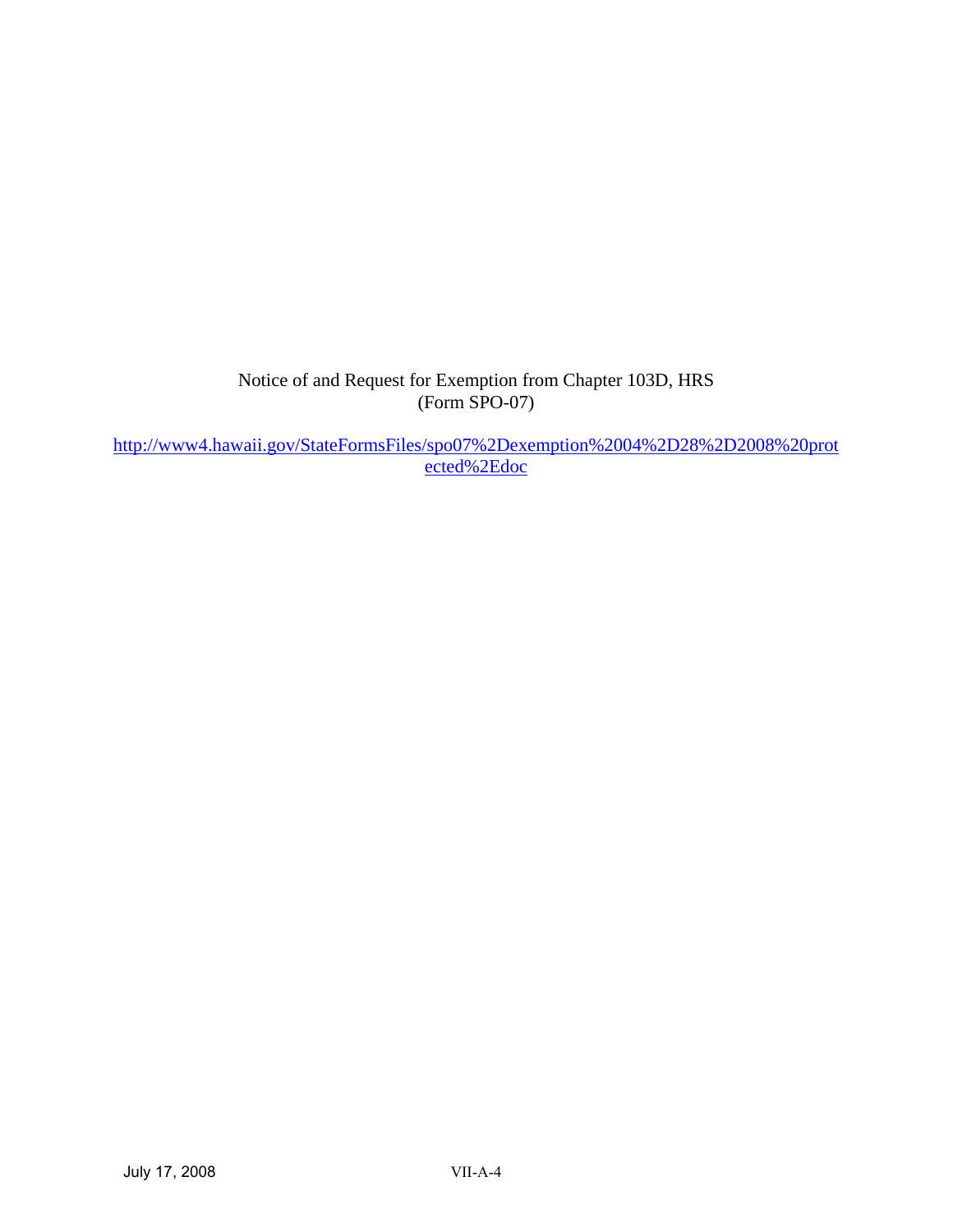### **COMPLIANCE DOCUMENTS PURSUANT TO SECTION 103D-310(c), HRS**

**a. Hawaii Compliance Express.** Offeror may collectively apply for the certificates through the Hawaii Compliance Express (HCE). The HCE allows businesses to register online through a simple wizard interface at http://vendors.ehawaii.gov to acquire a "Certificate of Vendor Compliance." The HCE provides current compliance status as of the issuance date. The "Certificate of Vendor Compliance," indicating that vendor's status is compliant with the requirements of Section 103D-310(c), HRS, shall be accepted for both contracting purposes and final payment, if required. Vendors that elect to use the new HCE services will be required to pay an annual fee to the Hawaii Information Consortium, LLC (HIC). Vendors choosing not to participate in the HCE program will be required to provide the paper certificates as instructed in the sub-sections **b**, **c**, and **d**, that follow.

#### **b. HRS Chapter 237 tax clearance requirement for award.** Instructions are as follows:

Pursuant to Section 103D-328, HRS, lowest responsive offeror shall be required to submit a tax clearance certificate issued by the Hawaii State Department of Taxation (DOTAX) and the Internal Revenue Service (IRS). The certificate shall have an original green certified copy stamp and shall be valid for six (6) months from the most recent approval stamp date on the certificate. It must be valid on the date it is received by the SPO.

The tax clearance certificate shall be obtained on the State of Hawaii, DOTAX *TAX CLEARANCE APPLICATION* Form A-6 (Rev. 2003) which is available at the DOTAX and IRS offices in the State of Hawaii or the DOTAX website, and by mail or fax:

DOTAX Website (Forms & Information): http://www.hawaii.gov/tax/a1\_1alphalist.htm

DOTAX Forms by Fax/Mail: (808) 587-7572 1-800-222-7572

Completed tax clearance applications may be mailed, faxed, or submitted in person to the Department of Taxation, Taxpayer Services Branch, to the address listed on the application. Facsimile numbers are:

 DOTAX: (808) 587-1488 IRS: (808) 539-1573

The application for the clearance is the responsibility of the offeror, and must be submitted directly to the DOTAX or IRS and not to the SPO. However, the tax clearance certificate shall be submitted to the SPO.

### **c. HRS Chapters 383 (Unemployment Insurance), 386 (Workers' Compensation), 392 (Temporary Disability Insurance), and 393 (Prepaid Health Care) requirements for award.** Instructions are as follows:

Pursuant to Section 103D-310(c), HRS, the lowest responsive offeror shall be